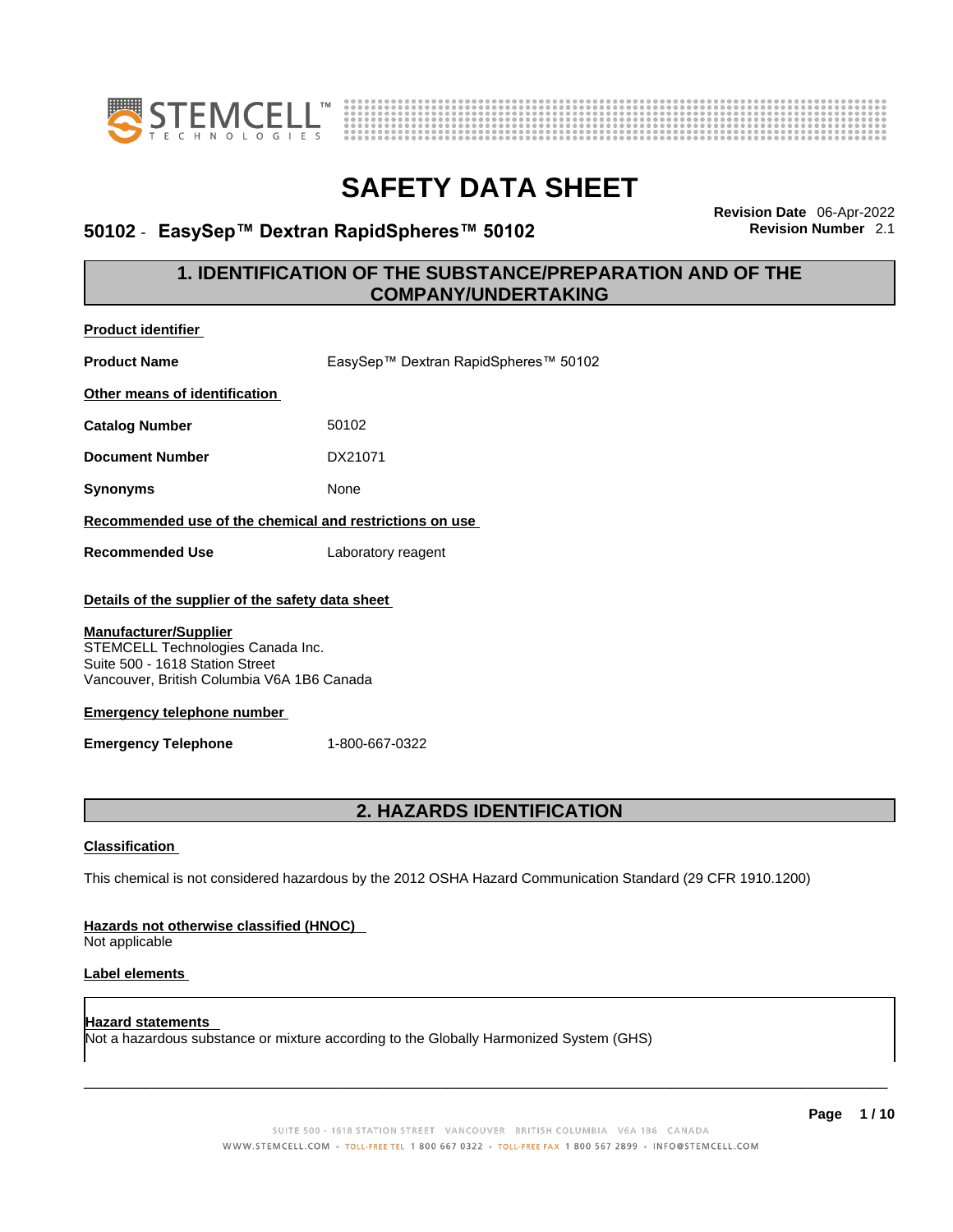



## \_\_\_\_\_\_\_\_\_\_\_\_\_\_\_\_\_\_\_\_\_\_\_\_\_\_\_\_\_\_\_\_\_\_\_\_\_\_\_\_\_\_\_\_\_\_\_\_\_\_\_\_\_\_\_\_\_\_\_\_\_\_\_\_\_\_\_\_\_\_\_\_\_\_\_\_\_\_\_\_\_\_\_\_\_\_\_\_\_\_\_\_\_ **Revision Date** 06-Apr-2022 **50102** - **EasySep™ Dextran RapidSpheres™ 50102 Revision Number** 2.1

The product contains no substances which at their given concentration, are considered to be hazardous to health.

**Appearance** opaque **Physical state** Liquid

**Odor** No data available

**Other Information**  Not applicable

#### **Unknown acute toxicity** 21.38478 % of the mixture consists of ingredient(s) of unknown toxicity

21.38478 % of the mixture consists of ingredient(s) of unknown acute oral toxicity

21.38478 % of the mixture consists of ingredient(s) of unknown acute dermal toxicity

21.38478 % of the mixture consists of ingredient(s) of unknown acute inhalation toxicity (gas)

21.38478 % of the mixture consists of ingredient(s) of unknown acute inhalation toxicity (vapor)

21.38478 % of the mixture consists of ingredient(s) of unknown acute inhalation toxicity (dust/mist)

### **3. COMPOSITION/INFORMATION ON INGREDIENTS**

#### **Substance**

Not applicable.

#### **Mixture**

Not a hazardous substance or mixture according to the Globally Harmonized System (GHS)

\*The exact percentage (concentration) of composition has been withheld as a trade secret.

### **4. FIRST AID MEASURES**

### **Description of first aid measures**

| <b>Inhalation</b>   | Remove to fresh air.                                                                                                    |
|---------------------|-------------------------------------------------------------------------------------------------------------------------|
| Eye contact         | Rinse thoroughly with plenty of water for at least 15 minutes, lifting lower and upper eyelids.<br>Consult a physician. |
| <b>Skin contact</b> | Wash skin with soap and water.                                                                                          |
| <b>Ingestion</b>    | Clean mouth with water and drink afterwards plenty of water.                                                            |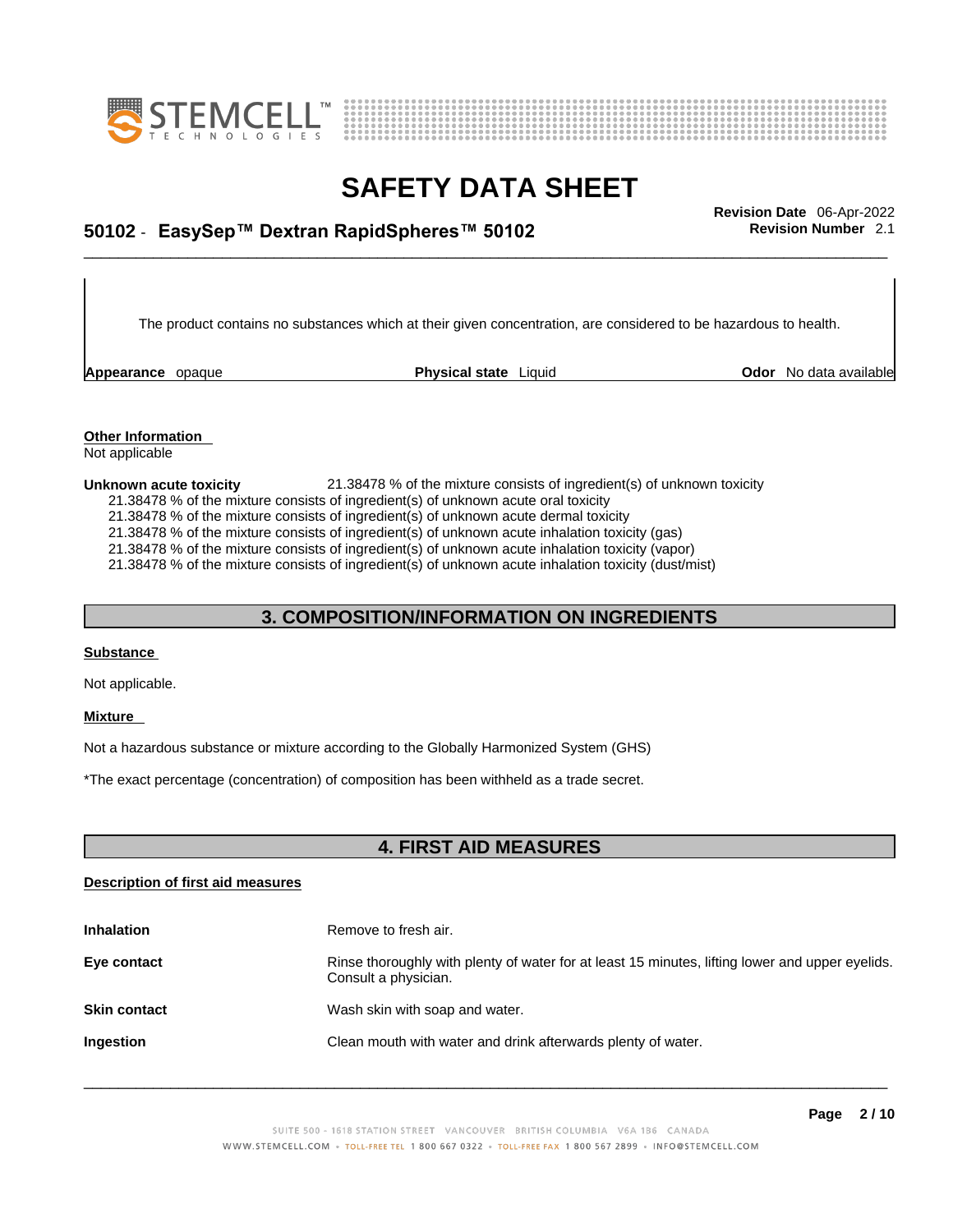



## \_\_\_\_\_\_\_\_\_\_\_\_\_\_\_\_\_\_\_\_\_\_\_\_\_\_\_\_\_\_\_\_\_\_\_\_\_\_\_\_\_\_\_\_\_\_\_\_\_\_\_\_\_\_\_\_\_\_\_\_\_\_\_\_\_\_\_\_\_\_\_\_\_\_\_\_\_\_\_\_\_\_\_\_\_\_\_\_\_\_\_\_\_ **Revision Date** 06-Apr-2022 **50102** - **EasySep™ Dextran RapidSpheres™ 50102 Revision Number** 2.1

| Most important symptoms and effects, both acute and delayed                                                      |                                                                                                                                       |
|------------------------------------------------------------------------------------------------------------------|---------------------------------------------------------------------------------------------------------------------------------------|
| <b>Symptoms</b>                                                                                                  | No information available.                                                                                                             |
|                                                                                                                  | Indication of any immediate medical attention and special treatment needed                                                            |
| Note to physicians                                                                                               | Treat symptomatically.                                                                                                                |
|                                                                                                                  |                                                                                                                                       |
|                                                                                                                  | <b>5. FIRE-FIGHTING MEASURES</b>                                                                                                      |
| <b>Suitable Extinguishing Media</b>                                                                              | Use extinguishing measures that are appropriate to local circumstances and the<br>surrounding environment.                            |
| Unsuitable extinguishing media                                                                                   | CAUTION: Use of water spray when fighting fire may be inefficient.                                                                    |
| Specific hazards arising from the<br>chemical                                                                    | No information available.                                                                                                             |
| <b>Explosion data</b><br><b>Sensitivity to Mechanical Impact None.</b><br><b>Sensitivity to Static Discharge</b> | None.                                                                                                                                 |
| Special protective equipment for<br>fire-fighters                                                                | Firefighters should wear self-contained breathing apparatus and full firefighting turnout<br>gear. Use personal protection equipment. |

### **6. ACCIDENTAL RELEASE MEASURES**

### **Personal precautions, protective equipment and emergency procedures**

| <b>Personal precautions</b>                          | Ensure adequate ventilation.                                                         |  |
|------------------------------------------------------|--------------------------------------------------------------------------------------|--|
|                                                      |                                                                                      |  |
|                                                      |                                                                                      |  |
| <b>Environmental precautions</b>                     | See Section 12 for additional Ecological Information.                                |  |
| Methods and material for containment and cleaning up |                                                                                      |  |
| <b>Methods for containment</b>                       | Prevent further leakage or spillage if safe to do so.                                |  |
| Methods for cleaning up                              | Pick up and transfer to properly labeled containers.                                 |  |
| Prevention of secondary hazards                      | Clean contaminated objects and areas thoroughly observing environmental regulations. |  |
| <b>Environmental precautions</b>                     |                                                                                      |  |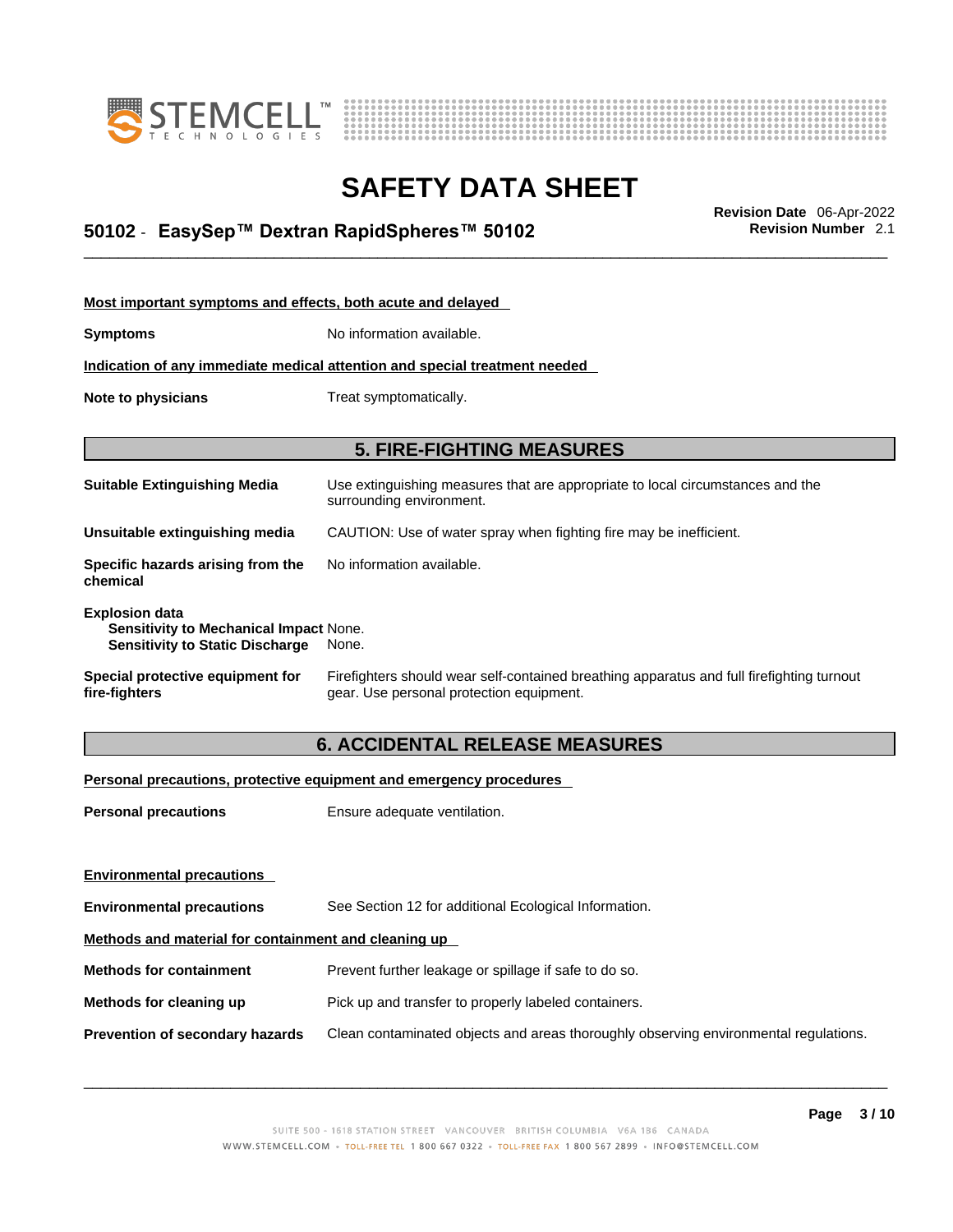



## \_\_\_\_\_\_\_\_\_\_\_\_\_\_\_\_\_\_\_\_\_\_\_\_\_\_\_\_\_\_\_\_\_\_\_\_\_\_\_\_\_\_\_\_\_\_\_\_\_\_\_\_\_\_\_\_\_\_\_\_\_\_\_\_\_\_\_\_\_\_\_\_\_\_\_\_\_\_\_\_\_\_\_\_\_\_\_\_\_\_\_\_\_ **Revision Date** 06-Apr-2022 **50102** - **EasySep™ Dextran RapidSpheres™ 50102 Revision Number** 2.1

**7. HANDLING AND STORAGE Precautions for safe handling Advice on safe handling** Handle in accordance with good industrial hygiene and safety practice. **Conditions for safe storage, including any incompatibilities Storage Conditions** Store in accordance with information listed on the Product Information Sheet (PIS). **8. EXPOSURE CONTROLS/PERSONAL PROTECTION Control parameters Exposure Limits** This product, as supplied, does not contain any hazardous materials with occupational exposure limits established by the region specific regulatory bodies. **Appropriate engineering controls Engineering controls** Showers Eyewash stations Ventilation systems. **Individual protection measures, such as personal protective equipment Eye/face protection** No special protective equipment required. **Skin and body protection** No special protective equipment required. **Respiratory protection** No protective equipment is needed under normal use conditions. If exposure limits are exceeded or irritation is experienced, ventilation and evacuation may be required. **General hygiene considerations** Handle in accordance with good industrial hygiene and safety practice.

### **9. PHYSICAL AND CHEMICAL PROPERTIES**

**Information on basic physical and chemical properties Physical state** Liquid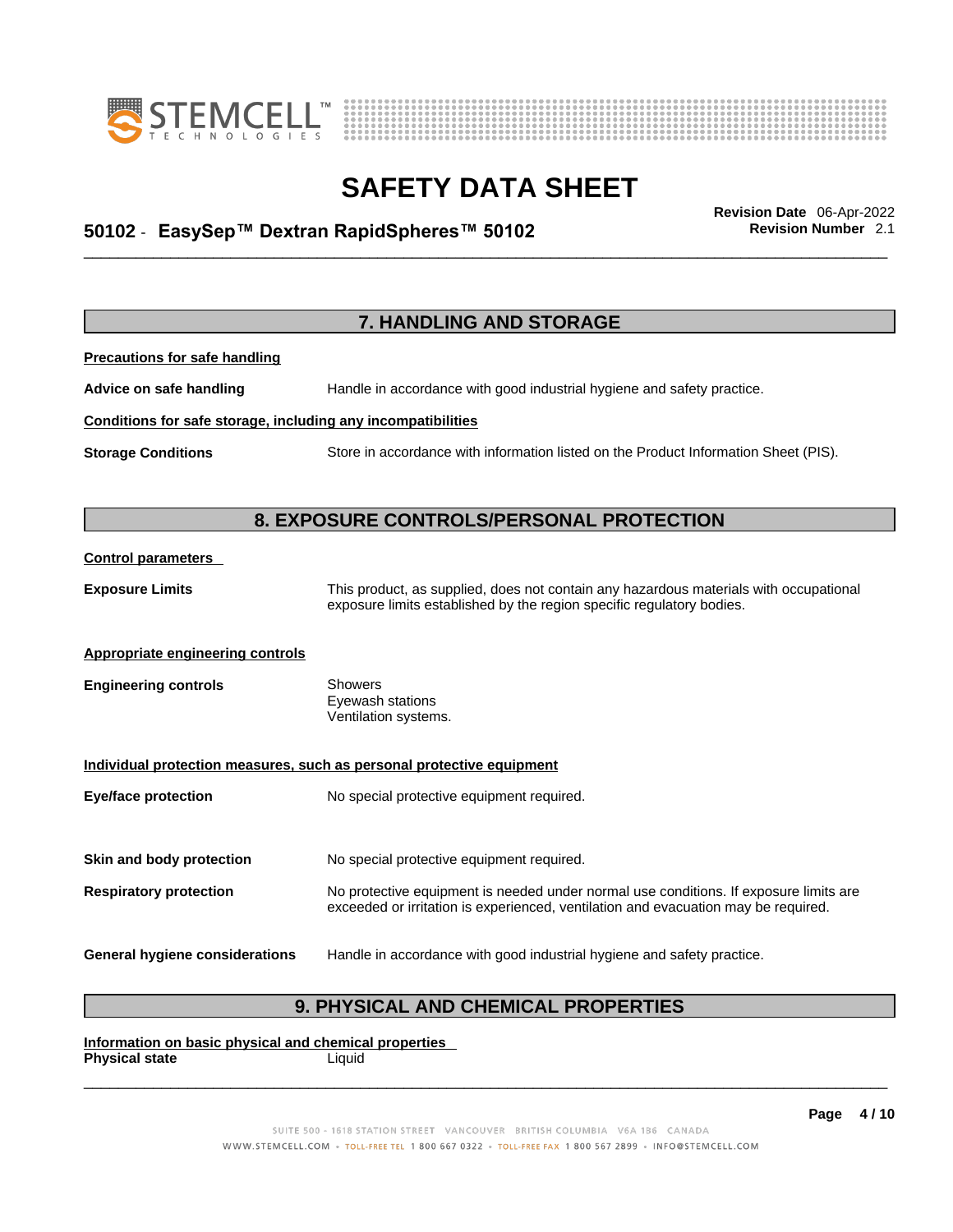



## \_\_\_\_\_\_\_\_\_\_\_\_\_\_\_\_\_\_\_\_\_\_\_\_\_\_\_\_\_\_\_\_\_\_\_\_\_\_\_\_\_\_\_\_\_\_\_\_\_\_\_\_\_\_\_\_\_\_\_\_\_\_\_\_\_\_\_\_\_\_\_\_\_\_\_\_\_\_\_\_\_\_\_\_\_\_\_\_\_\_\_\_\_ **Revision Date** 06-Apr-2022 **50102** - **EasySep™ Dextran RapidSpheres™ 50102 Revision Number** 2.1

**Appearance** opaque **Color brown**<br> **Color District Color**<br> **Color** 

| <b>FIUDEILY</b>                  |
|----------------------------------|
| рH                               |
| Melting point / freezing point   |
| Boiling point / boiling range    |
| <b>Flash point</b>               |
| <b>Evaporation rate</b>          |
| Flammability (solid, gas)        |
| <b>Flammability Limit in Air</b> |
| <b>Upper flammability limit:</b> |
| Lower flammability limit:        |
| Vapor pressure                   |
| Vapor density                    |
| <b>Relative density</b>          |
| <b>Water solubility</b>          |
| Solubility in other solvents     |
| <b>Partition coefficient</b>     |
| <b>Autoignition temperature</b>  |
| <b>Decomposition temperature</b> |
| Kinematic viscosity              |
| <b>Dynamic viscosity</b>         |
| <b>Explosive properties</b>      |
| <b>Oxidizing properties</b>      |
|                                  |

**Other Information** 

**Odor No data available**<br> **Odor threshold No data available No data available** 

**PH ANO data available None known**<br>
No data available None known **No data available Roidata available 1999 Mone known**<br> **Boiling** None known<br> **Roidata available None known No data available Evaporation No data available None known**<br> **Evaporation** None known<br>
None known **No data available** 

**Explosive properties** No data available **Oxidizing properties** No information available **No data available Lower flammability limit:** No data available **Vapora Available None known**<br> **Pressure No data available None known**<br>
None known **Vapor density Available** None known<br>
No data available None known **No data available No data available None known Solution Islam in Solution None known** None known **Partition Partition Coefficient Coefficient Coefficient Coefficient Coefficient Coefficient Coefficient Coefficient Coefficient Coefficient Coefficient Coefficient Coefficient Coefficient C Automische Munder None known**<br> **Automische None known**<br>
None known **No data available** No data available **None known** No data available **None known** 

**Softening point**<br> **Molecular weight**<br> **Molecular weight**<br> **Molecular weight**<br> **Molecular weight No information available Molecular formula** No information available **VOC Content (%)**<br>
Liquid Density<br>
No information available<br>
No information available **No information available Bulk density No information available** 

### **Property CONSIDERENT VALUES PROPERTY Remarks • Method**

**Flammability Limit in Air** None known

### **10. STABILITY AND REACTIVITY**

| Reactivity                                                              | No information available.                                 |
|-------------------------------------------------------------------------|-----------------------------------------------------------|
| Chemical stability                                                      | Stable under recommended transport or storage conditions. |
| <b>Possibility of hazardous reactions</b> None under normal processing. |                                                           |
| <b>Conditions to avoid</b>                                              | None known based on information supplied.                 |
| Incompatible materials                                                  | None known based on information supplied.                 |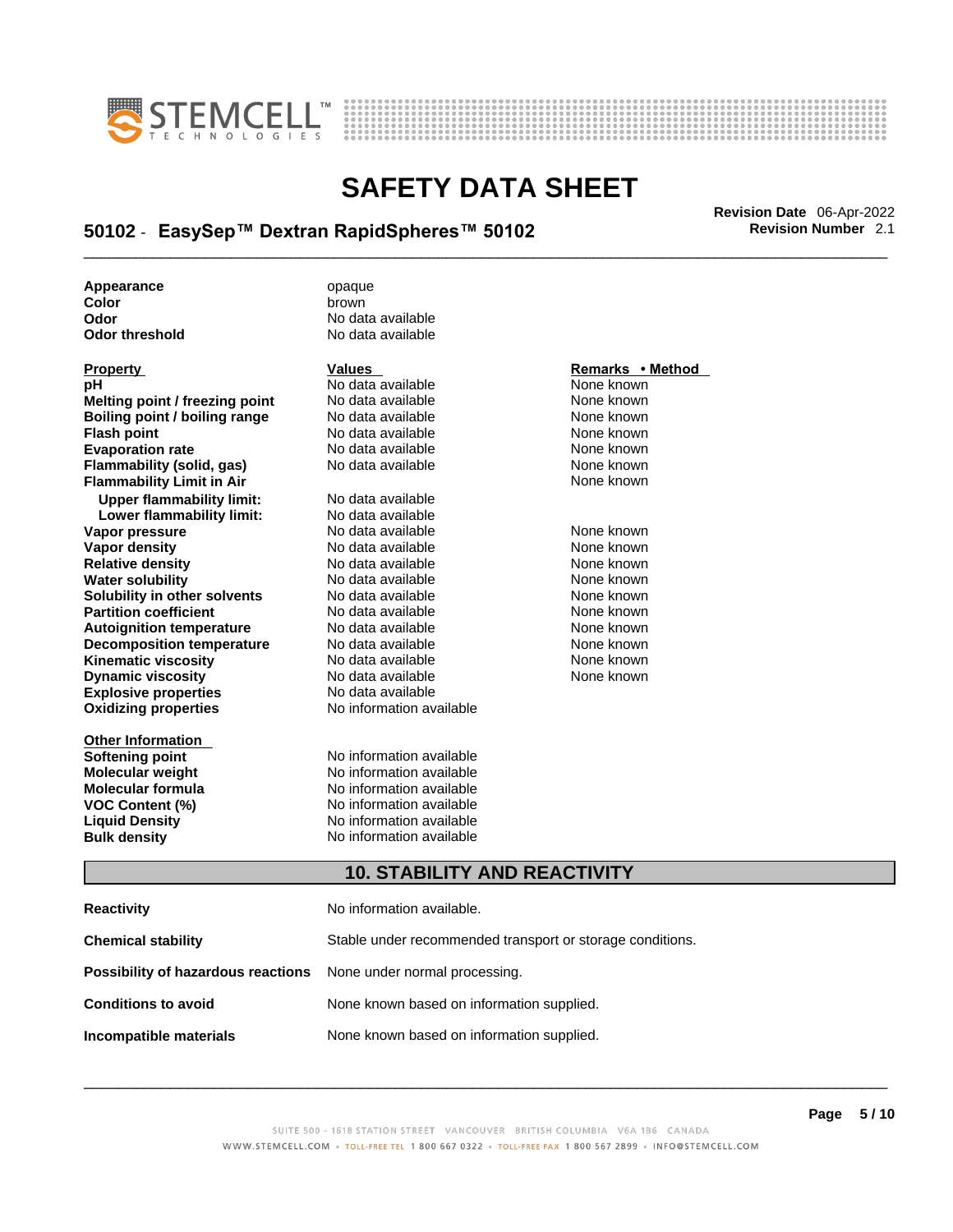



## \_\_\_\_\_\_\_\_\_\_\_\_\_\_\_\_\_\_\_\_\_\_\_\_\_\_\_\_\_\_\_\_\_\_\_\_\_\_\_\_\_\_\_\_\_\_\_\_\_\_\_\_\_\_\_\_\_\_\_\_\_\_\_\_\_\_\_\_\_\_\_\_\_\_\_\_\_\_\_\_\_\_\_\_\_\_\_\_\_\_\_\_\_ **Revision Date** 06-Apr-2022 **50102** - **EasySep™ Dextran RapidSpheres™ 50102 Revision Number** 2.1

**Hazardous decomposition products** None known based on information supplied.

### **11. TOXICOLOGICAL INFORMATION**

**Information on likely routes of exposure**

**Product Information**

| <b>Inhalation</b>                                    | Specific test data for the substance or mixture is not available.                                                                                                                                                                                                                                                                                                                                                                                                                                                                                                   |  |
|------------------------------------------------------|---------------------------------------------------------------------------------------------------------------------------------------------------------------------------------------------------------------------------------------------------------------------------------------------------------------------------------------------------------------------------------------------------------------------------------------------------------------------------------------------------------------------------------------------------------------------|--|
| Eye contact                                          | Specific test data for the substance or mixture is not available.                                                                                                                                                                                                                                                                                                                                                                                                                                                                                                   |  |
| <b>Skin contact</b>                                  | Specific test data for the substance or mixture is not available.                                                                                                                                                                                                                                                                                                                                                                                                                                                                                                   |  |
| Ingestion                                            | Specific test data for the substance or mixture is not available.                                                                                                                                                                                                                                                                                                                                                                                                                                                                                                   |  |
|                                                      | Symptoms related to the physical, chemical and toxicological characteristics                                                                                                                                                                                                                                                                                                                                                                                                                                                                                        |  |
| <b>Symptoms</b>                                      | No information available.                                                                                                                                                                                                                                                                                                                                                                                                                                                                                                                                           |  |
| <b>Numerical measures of toxicity</b>                |                                                                                                                                                                                                                                                                                                                                                                                                                                                                                                                                                                     |  |
| <b>Acute toxicity</b>                                |                                                                                                                                                                                                                                                                                                                                                                                                                                                                                                                                                                     |  |
| Unknown acute toxicity<br><b>Product Information</b> | 21.38478 % of the mixture consists of ingredient(s) of unknown toxicity<br>21.38478 % of the mixture consists of ingredient(s) of unknown acute oral toxicity<br>21.38478 % of the mixture consists of ingredient(s) of unknown acute dermal toxicity<br>21.38478 % of the mixture consists of ingredient(s) of unknown acute inhalation toxicity (gas)<br>21.38478 % of the mixture consists of ingredient(s) of unknown acute inhalation toxicity (vapor)<br>21.38478 % of the mixture consists of ingredient(s) of unknown acute inhalation toxicity (dust/mist) |  |
|                                                      | <u>Delayed and immediate effects as well as chronic effects from short and long-term exposure</u>                                                                                                                                                                                                                                                                                                                                                                                                                                                                   |  |

| <b>Skin corrosion/irritation</b>                                | No information available. |
|-----------------------------------------------------------------|---------------------------|
| <b>Product Information</b>                                      |                           |
| Serious eye damage/eye irritation<br><b>Product Information</b> | No information available. |
| Respiratory or skin sensitization<br><b>Product Information</b> | No information available. |
| <b>Germ cell mutagenicity</b>                                   | No information available. |
|                                                                 |                           |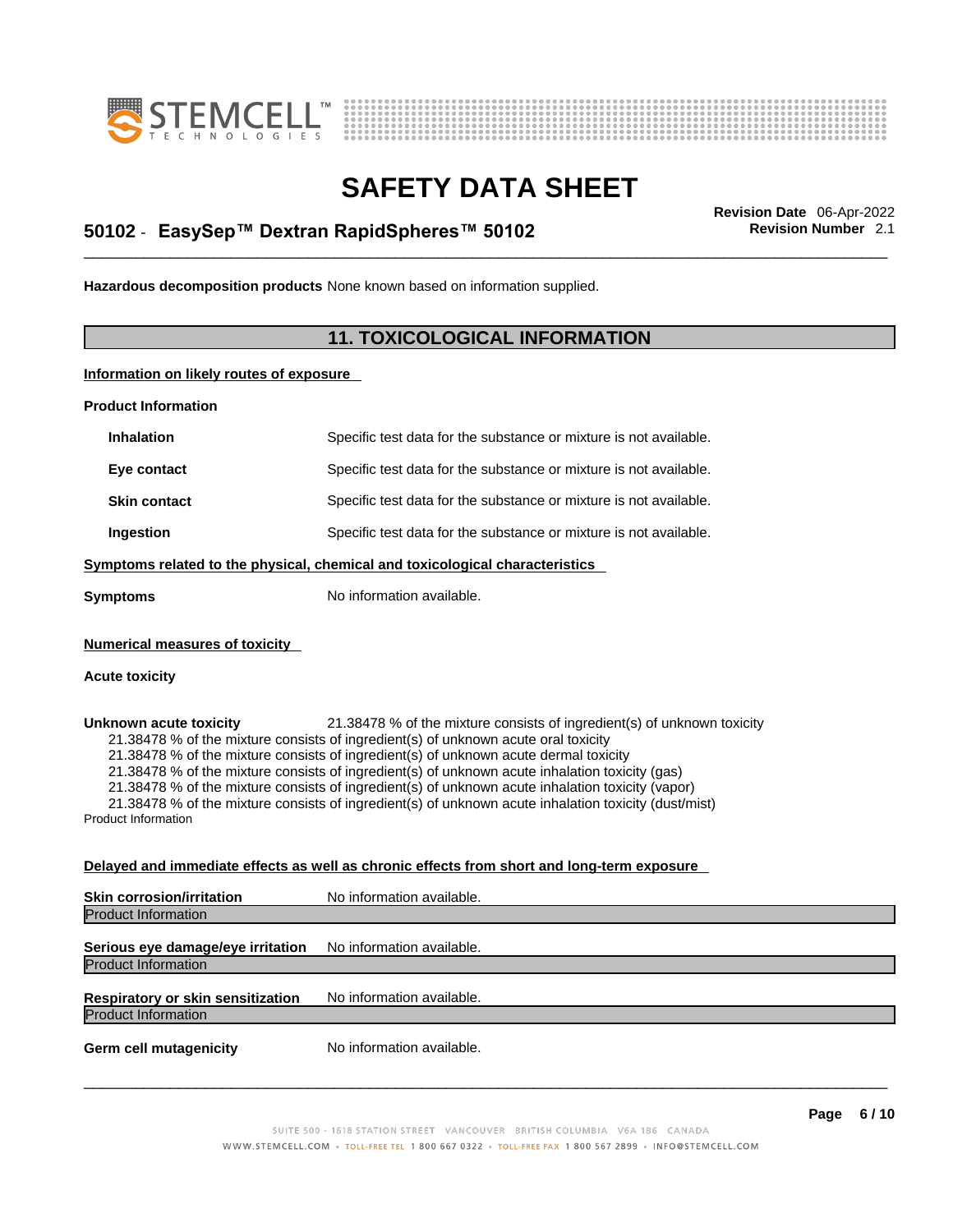



## \_\_\_\_\_\_\_\_\_\_\_\_\_\_\_\_\_\_\_\_\_\_\_\_\_\_\_\_\_\_\_\_\_\_\_\_\_\_\_\_\_\_\_\_\_\_\_\_\_\_\_\_\_\_\_\_\_\_\_\_\_\_\_\_\_\_\_\_\_\_\_\_\_\_\_\_\_\_\_\_\_\_\_\_\_\_\_\_\_\_\_\_\_ **Revision Date** 06-Apr-2022 **50102** - **EasySep™ Dextran RapidSpheres™ 50102 Revision Number** 2.1

| <b>Product Information</b>             |                                                                                                                    |
|----------------------------------------|--------------------------------------------------------------------------------------------------------------------|
| Carcinogenicity                        | No information available.                                                                                          |
| <b>Reproductive toxicity</b>           | No information available.<br><b>Product Information</b>                                                            |
| <b>STOT - single exposure</b>          | No information available.<br><b>Product Information</b>                                                            |
| <b>STOT - repeated exposure</b>        | No information available.<br><b>Product Information</b>                                                            |
| <b>Aspiration hazard</b>               | No information available.                                                                                          |
|                                        | <b>12. ECOLOGICAL INFORMATION</b>                                                                                  |
| <b>Ecotoxicity</b>                     | The environmental impact of this product has not been fully investigated.<br><b>Product Information</b>            |
| <b>Persistence and degradability</b>   | No information available.                                                                                          |
| <b>Bioaccumulation</b>                 | There is no data for this product.                                                                                 |
| Other adverse effects                  | No information available.                                                                                          |
|                                        | <b>13. DISPOSAL CONSIDERATIONS</b>                                                                                 |
| <b>Waste treatment methods</b>         |                                                                                                                    |
| Waste from residues/unused<br>products | Dispose of in accordance with local regulations. Dispose of waste in accordance with<br>environmental legislation. |
| <b>Contaminated packaging</b>          | Do not reuse empty containers.                                                                                     |
|                                        |                                                                                                                    |

### **14. TRANSPORT INFORMATION**

DOT Not regulated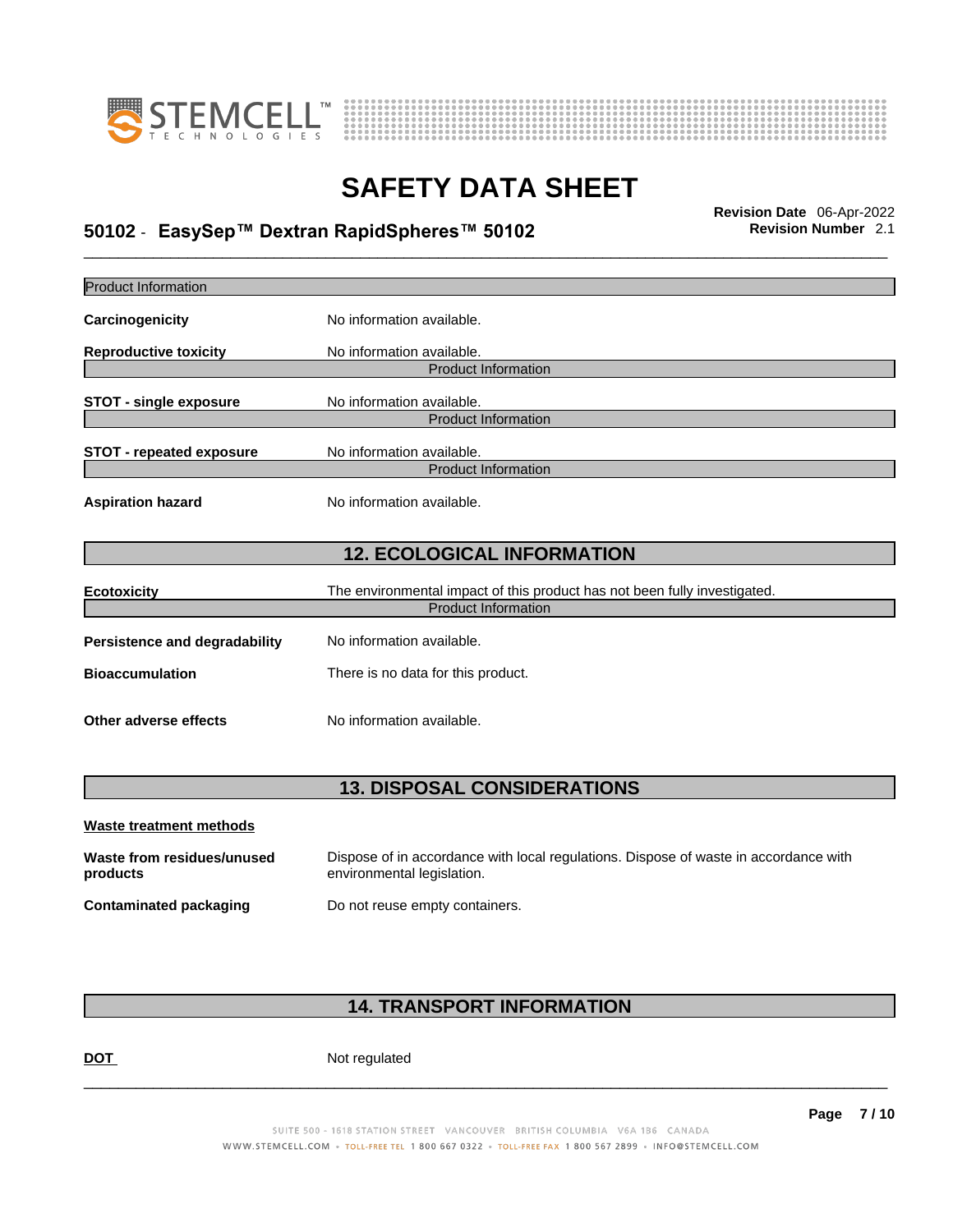



## \_\_\_\_\_\_\_\_\_\_\_\_\_\_\_\_\_\_\_\_\_\_\_\_\_\_\_\_\_\_\_\_\_\_\_\_\_\_\_\_\_\_\_\_\_\_\_\_\_\_\_\_\_\_\_\_\_\_\_\_\_\_\_\_\_\_\_\_\_\_\_\_\_\_\_\_\_\_\_\_\_\_\_\_\_\_\_\_\_\_\_\_\_ **Revision Date** 06-Apr-2022 **50102** - **EasySep™ Dextran RapidSpheres™ 50102 Revision Number** 2.1

| Not regulated |
|---------------|
| Not regulated |
| Not regulated |
| Not regulated |
| Not regulated |
| Not regulated |
| Not regulated |
| Not regulated |
|               |

### **15. REGULATORY INFORMATION**

| <b>International Inventories</b> |                 |  |
|----------------------------------|-----------------|--|
| <b>TSCA</b>                      | Complies        |  |
| <b>DSL/NDSL</b>                  | Complies        |  |
| <b>EINECS/ELINCS</b>             | Complies        |  |
| <b>ENCS</b>                      | Does not comply |  |
| <b>IECSC</b>                     | Complies        |  |
| <b>KECL</b>                      | Complies        |  |
| <b>PICCS</b>                     | Complies        |  |
| <b>AICS</b>                      | Complies        |  |

 **Legend:** 

 **TSCA** - United States Toxic Substances Control Act Section 8(b) Inventory

 **DSL/NDSL** - Canadian Domestic Substances List/Non-Domestic Substances List

 **EINECS/ELINCS** - European Inventory of Existing Chemical Substances/European List of Notified Chemical Substances

 **ENCS** - Japan Existing and New Chemical Substances

 **IECSC** - China Inventory of Existing Chemical Substances

 **KECL** - Korean Existing and Evaluated Chemical Substances

 **PICCS** - Philippines Inventory of Chemicals and Chemical Substances

 **AICS** - Australian Inventory of Chemical Substances

#### **US Federal Regulations**

### **SARA 313**

Section 313 of Title III of the Superfund Amendments and Reauthorization Act of 1986 (SARA). This product does not contain any chemicals which are subject to the reporting requirements of the Act and Title 40 of the Code of Federal Regulations, Part 372.

| No |  |
|----|--|
| No |  |
|    |  |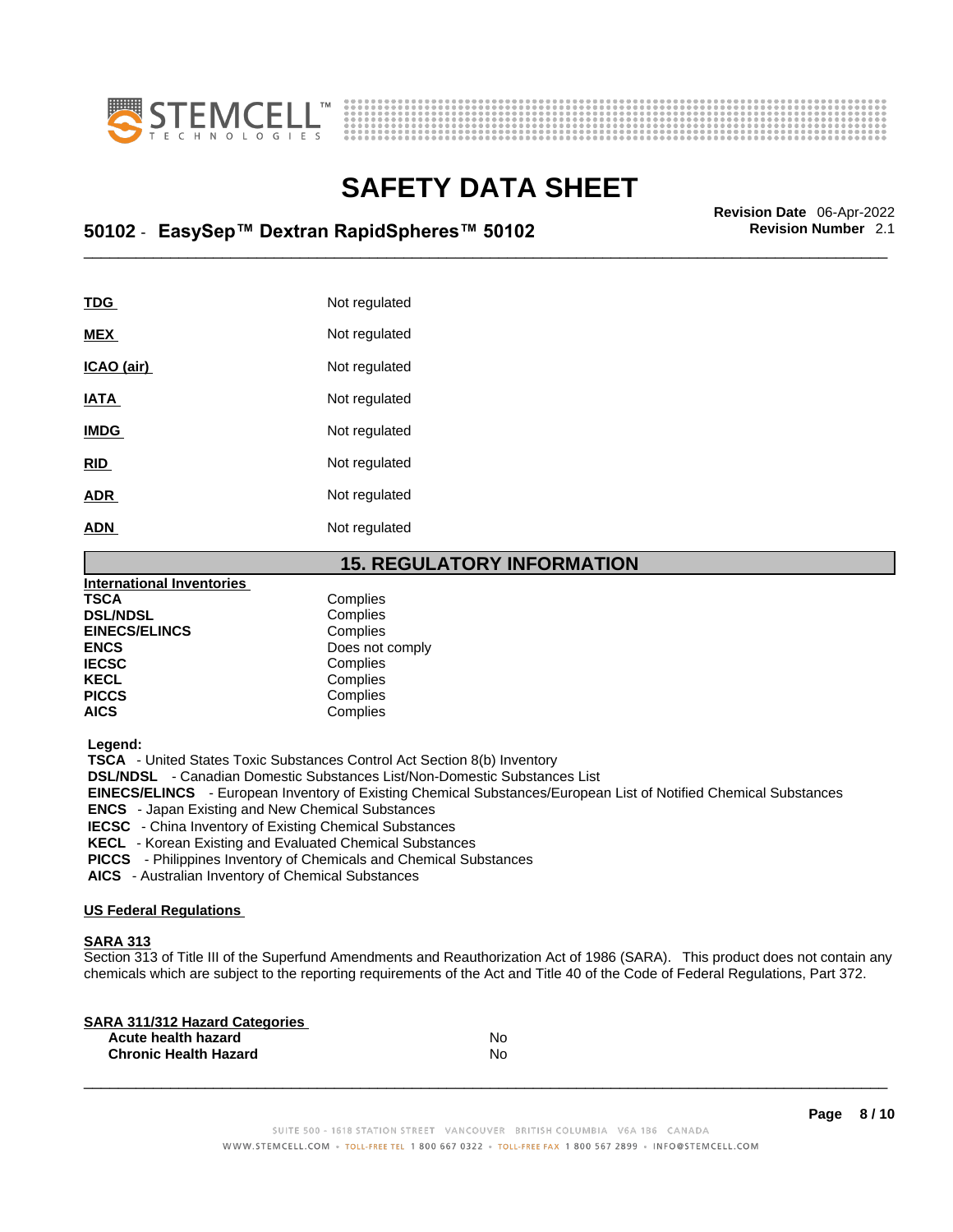



## \_\_\_\_\_\_\_\_\_\_\_\_\_\_\_\_\_\_\_\_\_\_\_\_\_\_\_\_\_\_\_\_\_\_\_\_\_\_\_\_\_\_\_\_\_\_\_\_\_\_\_\_\_\_\_\_\_\_\_\_\_\_\_\_\_\_\_\_\_\_\_\_\_\_\_\_\_\_\_\_\_\_\_\_\_\_\_\_\_\_\_\_\_ **Revision Date** 06-Apr-2022 **50102** - **EasySep™ Dextran RapidSpheres™ 50102 Revision Number** 2.1

| Fire hazard                       | No  |
|-----------------------------------|-----|
| Sudden release of pressure hazard | No. |
| <b>Reactive Hazard</b>            | No  |

#### **CWA** (Clean Water Act)

This product does not contain any substances regulated as pollutants pursuant to the Clean Water Act (40 CFR 122.21 and 40 CFR 122.42).

#### **CERCLA**

This material, as supplied, does not contain any substances regulated as hazardous substances under the Comprehensive Environmental Response Compensation and Liability Act (CERCLA) (40 CFR 302) or the Superfund Amendments and Reauthorization Act (SARA) (40 CFR 355). There may be specific reporting requirements at the local, regional, or state level pertaining to releases of this material.

#### **US State Regulations**

#### **California Proposition 65**

This product does not contain any Proposition 65 chemicals.

### **U.S. State Right-to-Know Regulations**

#### **US State Regulations**

| Chemical name     | New<br><b>Jersey</b> | <b>Massachusetts</b> | Pennsylvania |
|-------------------|----------------------|----------------------|--------------|
| Water             |                      |                      |              |
| 7700.<br>732-18-5 |                      |                      |              |

#### **U.S. EPA Label Information**

**EPA Pesticide Registration Number** Not applicable

### **16. OTHER INFORMATION, INCLUDING DATE OF PREPARATION OF THE LAST REVISION**

**Prepared By, Cuality Control. STEMCELL Technologies Canada Inc.** 

**Revision Date** 06-Apr-2022

**Revision Note** Noinformation available.

**Disclaimer**

The information provided in this Safety Data Sheet is correct to the best of our knowledge, information and belief at the date of its publication. The information given is designed only as a guidance for safe handling, use, processing, storage, transportation, disposal and release and is not to be considered a warranty or quality specification. The information relates only to the specific material designated and may not be valid for such material used in combination with any other